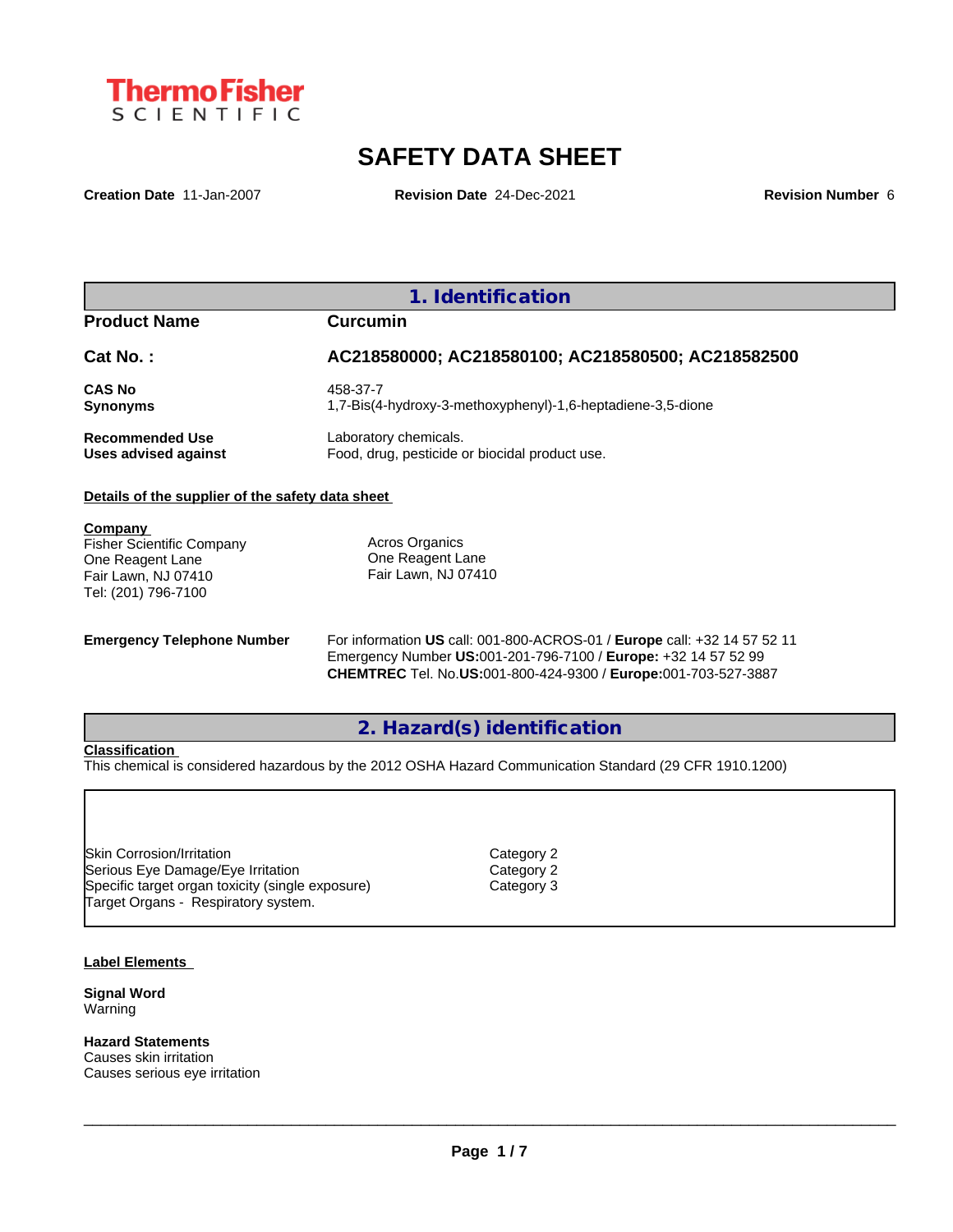May cause respiratory irritation



# **Precautionary Statements**

**Prevention**

Wash face, hands and any exposed skin thoroughly after handling

Wear protective gloves/protective clothing/eye protection/face protection

Avoid breathing dust/fume/gas/mist/vapors/spray

Use only outdoors or in a well-ventilated area

### **Inhalation**

IF INHALED: Remove victim to fresh air and keep at rest in a position comfortable for breathing

Call a POISON CENTER or doctor/physician if you feel unwell

### **Skin**

IF ON SKIN: Wash with plenty of soap and water

If skin irritation occurs: Get medical advice/attention

Take off contaminated clothing and wash before reuse

### **Eyes**

IF IN EYES: Rinse cautiously with water for several minutes. Remove contact lenses, if present and easy to do. Continue rinsing If eye irritation persists: Get medical advice/attention

### **Storage**

Store in a well-ventilated place. Keep container tightly closed

### Store locked up

### **Disposal**

Dispose of contents/container to an approved waste disposal plant

**Hazards not otherwise classified (HNOC)**

None identified

# **3. Composition/Information on Ingredients**

| Component                                  | <b>CAS No</b> | Weight % |
|--------------------------------------------|---------------|----------|
| 1,6-Heptadiene-3,5-dione,                  | 458-37-7      | >78      |
| .7-bis(4-hydroxy-3-methoxyphenyl)-, (E,E)- |               |          |
| Demethoxycurcumin                          | 22608-11-3    |          |
| <b>Bisdemethoxycurcumin</b>                | 24939-16-0    |          |

### **4. First-aid measures**

| <b>Eye Contact</b>                     | Rinse immediately with plenty of water, also under the eyelids, for at least 15 minutes. Get<br>medical attention. |
|----------------------------------------|--------------------------------------------------------------------------------------------------------------------|
| <b>Skin Contact</b>                    | Get medical attention. Wash off immediately with plenty of water for at least 15 minutes.                          |
| <b>Inhalation</b>                      | Remove to fresh air. Get medical attention. If not breathing, give artificial respiration.                         |
| Ingestion                              | Do NOT induce vomiting. Get medical attention.                                                                     |
| Most important symptoms and<br>effects | No information available.                                                                                          |
| <b>Notes to Physician</b>              | Treat symptomatically                                                                                              |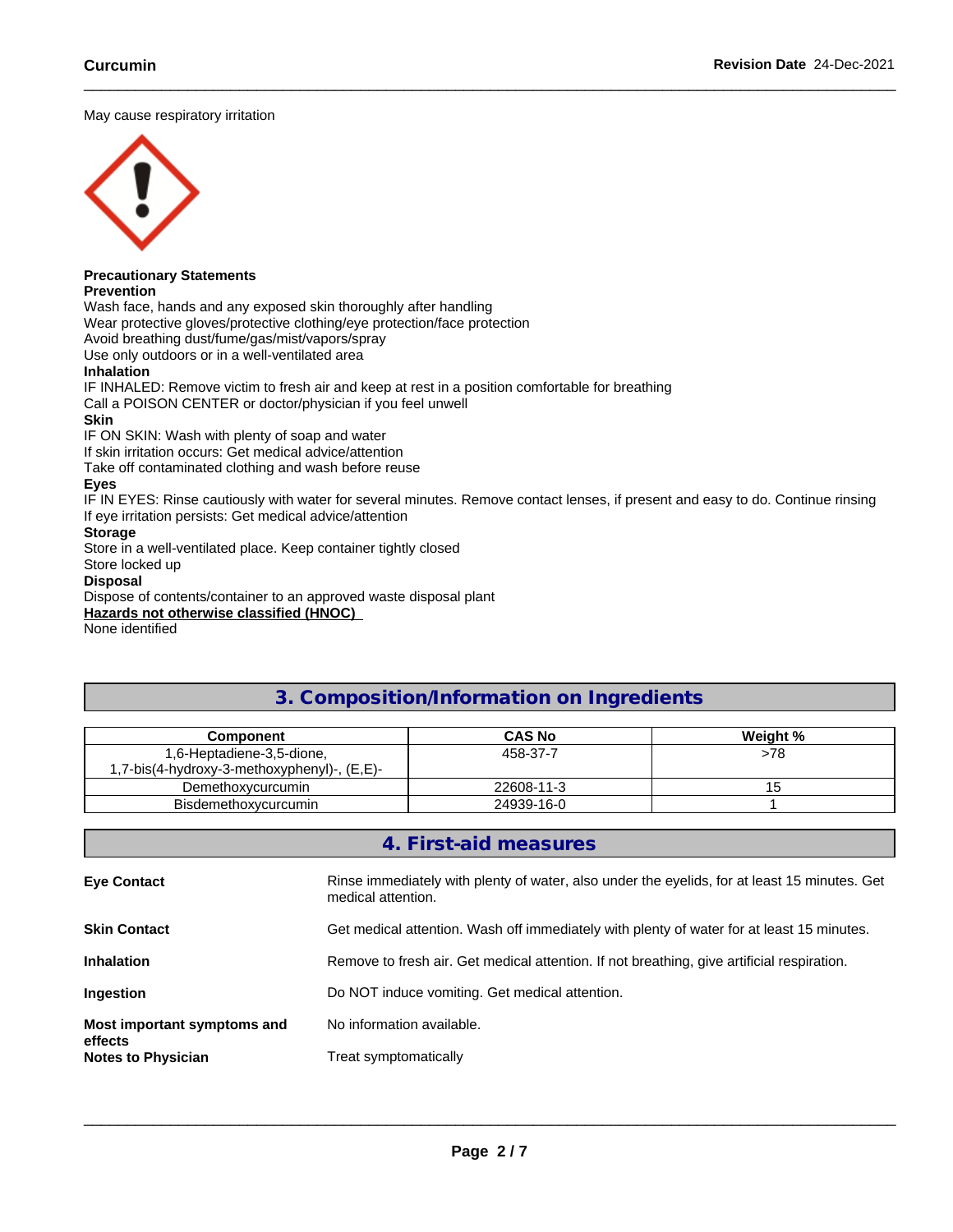# **5. Fire-fighting measures**

Water spray. Carbon dioxide (CO 2). Dry chemical. Chemical foam.

| Unsuitable Extinguishing Media                             | No information available                             |
|------------------------------------------------------------|------------------------------------------------------|
| <b>Flash Point</b><br>Method -                             | No information available<br>No information available |
| <b>Autoignition Temperature</b><br><b>Explosion Limits</b> | Not applicable                                       |
| <b>Upper</b>                                               | No data available                                    |
| Lower                                                      | No data available                                    |
| Sensitivity to Mechanical Impact No information available  |                                                      |
| <b>Sensitivity to Static Discharge</b>                     | No information available                             |

### **Specific Hazards Arising from the Chemical**

Thermal decomposition can lead to release of irritating gases and vapors.

#### **Hazardous Combustion Products**

Carbon monoxide (CO). Carbon dioxide (CO2).

#### **Protective Equipment and Precautions for Firefighters**

As in any fire, wear self-contained breathing apparatus pressure-demand, MSHA/NIOSH (approved or equivalent) and full protective gear.

| <b>NFPA</b>                      |                                                                                                                                                      |                                                                                       |                                |  |  |
|----------------------------------|------------------------------------------------------------------------------------------------------------------------------------------------------|---------------------------------------------------------------------------------------|--------------------------------|--|--|
| <b>Health</b>                    | <b>Flammability</b>                                                                                                                                  | <b>Instability</b>                                                                    | <b>Physical hazards</b><br>N/A |  |  |
|                                  | 6. Accidental release measures                                                                                                                       |                                                                                       |                                |  |  |
| <b>Personal Precautions</b>      | Use personal protective equipment as required. Ensure adequate ventilation. Avoid dust<br>formation. Do not breathe dust/fume/gas/mist/vapors/spray. |                                                                                       |                                |  |  |
| <b>Environmental Precautions</b> | Information.                                                                                                                                         | Should not be released into the environment. See Section 12 for additional Ecological |                                |  |  |

**Methods for Containment and Clean** Sweep up and shovel into suitable containers for disposal. **Up**

|                                      | 7. Handling and storage                                                                                                                                                                                           |
|--------------------------------------|-------------------------------------------------------------------------------------------------------------------------------------------------------------------------------------------------------------------|
| <b>Handling</b>                      | Ensure adequate ventilation. Wear personal protective equipment/face protection. Avoid<br>contact with skin and eyes. Do not breathe dust. Do not ingest. If swallowed then seek<br>immediate medical assistance. |
| Storage.                             | Keep in a dry, cool and well-ventilated place. Keep container tightly closed. Incompatible<br>Materials. Strong oxidizing agents.                                                                                 |
|                                      | 8. Exposure controls / personal protection                                                                                                                                                                        |
| <b>Exposure Guidelines</b>           | This product does not contain any hazardous materials with occupational exposure<br>limitsestablished by the region specific regulatory bodies.                                                                   |
| <b>Engineering Measures</b>          | Ensure adequate ventilation, especially in confined areas. Ensure that eyewash stations<br>and safety showers are close to the workstation location.                                                              |
| <b>Personal Protective Equipment</b> |                                                                                                                                                                                                                   |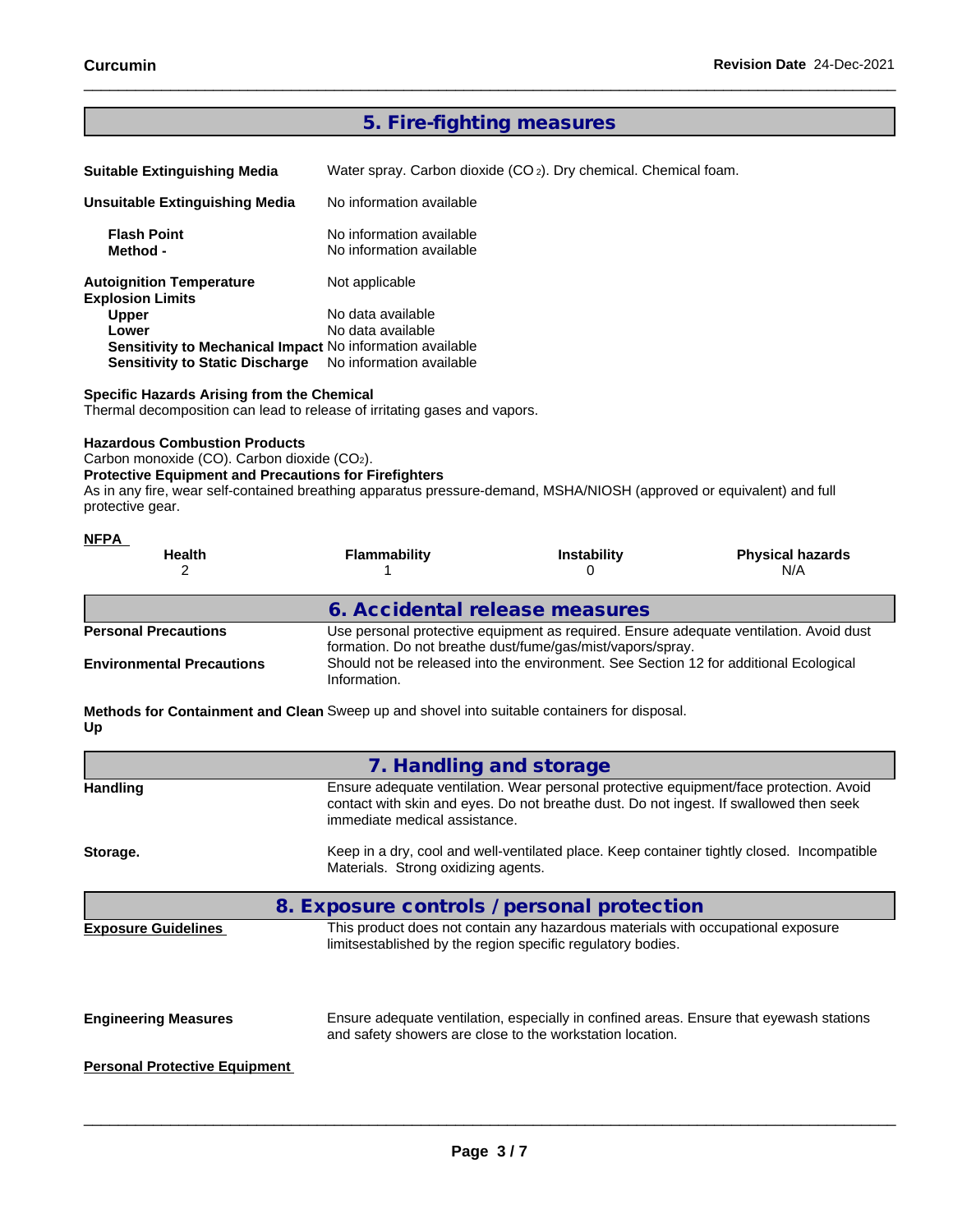| <b>Eye/face Protection</b>    | Wear appropriate protective eyeglasses or chemical safety goggles as described by<br>OSHA's eye and face protection regulations in 29 CFR 1910.133 or European Standard<br>EN166. |
|-------------------------------|-----------------------------------------------------------------------------------------------------------------------------------------------------------------------------------|
| Skin and body protection      | Wear appropriate protective gloves and clothing to prevent skin exposure.                                                                                                         |
| <b>Respiratory Protection</b> | No protective equipment is needed under normal use conditions.                                                                                                                    |
| <b>Hygiene Measures</b>       | Handle in accordance with good industrial hygiene and safety practice.                                                                                                            |

### **9. Physical and chemical properties**

| <b>Physical State</b>                   | Powder Solid                                   |
|-----------------------------------------|------------------------------------------------|
| Appearance                              | Orange                                         |
| Odor                                    | Odorless                                       |
| <b>Odor Threshold</b>                   | No information available                       |
| рH                                      | No information available                       |
| <b>Melting Point/Range</b>              | 183 °C / 361.4 °F                              |
| <b>Boiling Point/Range</b>              | No information available                       |
| <b>Flash Point</b>                      | No information available                       |
| <b>Evaporation Rate</b>                 | Not applicable                                 |
| Flammability (solid,gas)                | No information available                       |
| <b>Flammability or explosive limits</b> |                                                |
| <b>Upper</b>                            | No data available                              |
| Lower                                   | No data available                              |
| <b>Vapor Pressure</b>                   | No information available                       |
| <b>Vapor Density</b>                    | Not applicable                                 |
| <b>Specific Gravity</b>                 | No information available                       |
| <b>Solubility</b>                       | Insoluble in water                             |
| Partition coefficient; n-octanol/water  | No data available                              |
| <b>Autoignition Temperature</b>         | Not applicable                                 |
| <b>Decomposition Temperature</b>        | No information available                       |
| <b>Viscosity</b>                        | Not applicable                                 |
| <b>Molecular Formula</b>                | C <sub>21</sub> H <sub>20</sub> O <sub>6</sub> |
| <b>Molecular Weight</b>                 | 368.38                                         |

## **10. Stability and reactivity**

| <b>Reactive Hazard</b>          | None known, based on information available                                  |
|---------------------------------|-----------------------------------------------------------------------------|
| <b>Stability</b>                | Stable under normal conditions.                                             |
| <b>Conditions to Avoid</b>      | Incompatible products.                                                      |
| <b>Incompatible Materials</b>   | Strong oxidizing agents                                                     |
|                                 | Hazardous Decomposition Products Carbon monoxide (CO), Carbon dioxide (CO2) |
| <b>Hazardous Polymerization</b> | Hazardous polymerization does not occur.                                    |
| <b>Hazardous Reactions</b>      | None under normal processing.                                               |

# **11. Toxicological information**

### **Acute Toxicity**

### **Product Information**

#### **Component Information**

| Component                        | LD50 Oral                                        | <b>LD50 Dermal</b> | .C50 Inhalation<br>–പാ∪ " |
|----------------------------------|--------------------------------------------------|--------------------|---------------------------|
| '-Heptadiene-3.5-dione.<br>. .   | D50<br>Rai<br>$F^{\wedge}$<br>5000 mg/kg<br>∟ບບບ | Not listed         | Not listed                |
| 7-bis(4-hydroxy-3-methoxyphenyl) |                                                  |                    |                           |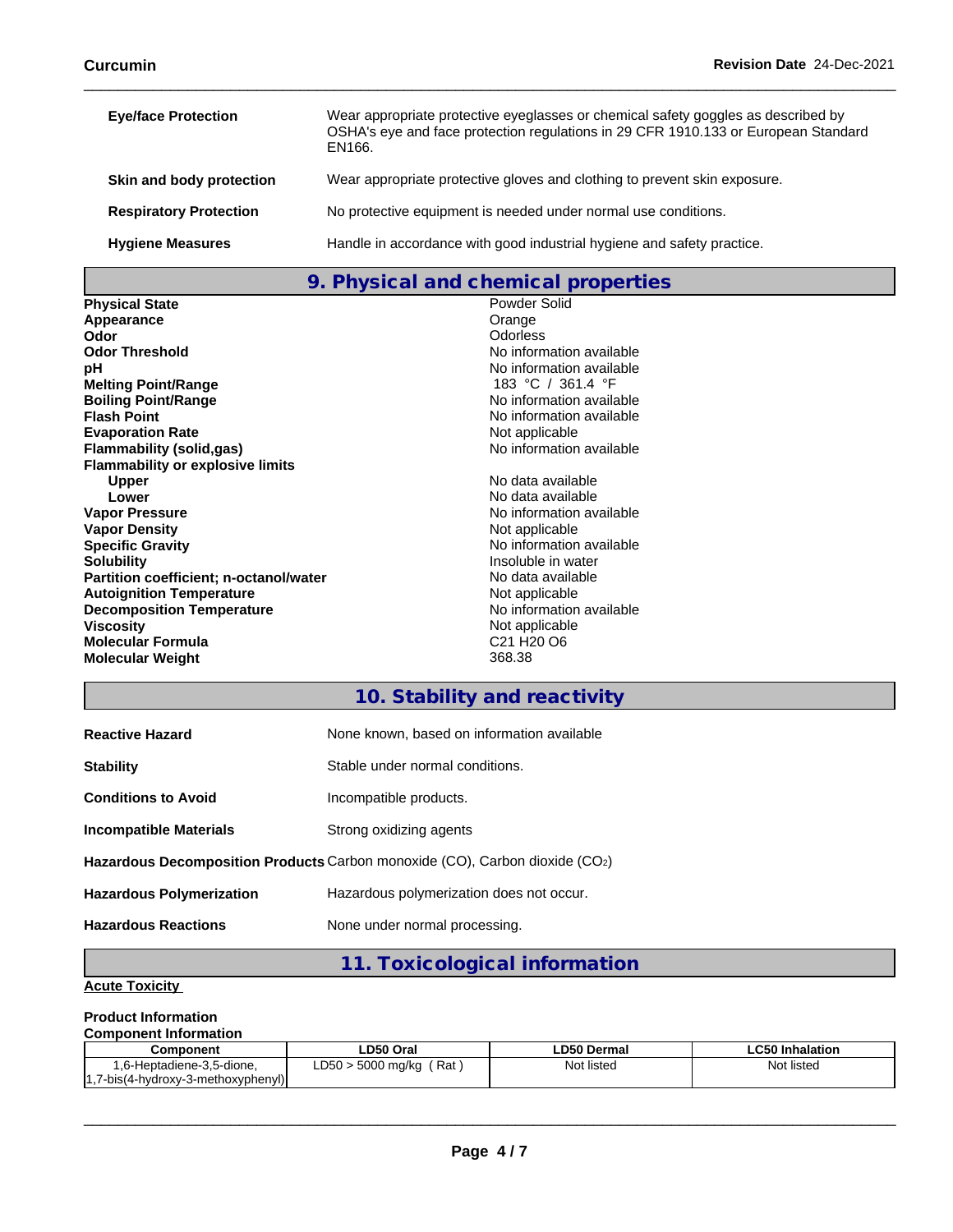| $-$ , $(E, E)$ -                                                                           |                                  |                                                                                                                                                                           |              |             |               |  |
|--------------------------------------------------------------------------------------------|----------------------------------|---------------------------------------------------------------------------------------------------------------------------------------------------------------------------|--------------|-------------|---------------|--|
| <b>Toxicologically Synergistic</b>                                                         | No information available         |                                                                                                                                                                           |              |             |               |  |
| <b>Products</b>                                                                            |                                  |                                                                                                                                                                           |              |             |               |  |
| Delayed and immediate effects as well as chronic effects from short and long-term exposure |                                  |                                                                                                                                                                           |              |             |               |  |
| <b>Irritation</b>                                                                          |                                  | Irritating to eyes, respiratory system and skin                                                                                                                           |              |             |               |  |
| <b>Sensitization</b>                                                                       | No information available         |                                                                                                                                                                           |              |             |               |  |
| Carcinogenicity                                                                            |                                  | The table below indicates whether each agency has listed any ingredient as a carcinogen.                                                                                  |              |             |               |  |
| <b>CAS No</b><br>Component                                                                 | <b>IARC</b>                      | <b>NTP</b>                                                                                                                                                                | <b>ACGIH</b> | <b>OSHA</b> | <b>Mexico</b> |  |
| 458-37-7<br>1,6-Heptadiene-3,5-dio                                                         | Not listed                       | Not listed                                                                                                                                                                | Not listed   | Not listed  | Not listed    |  |
| ne,<br>1,7-bis(4-hydroxy-3-m                                                               |                                  |                                                                                                                                                                           |              |             |               |  |
| ethoxyphenyl)-, (E,E)-<br>22608-11-3<br>Demethoxycurcumin                                  | Not listed                       | Not listed                                                                                                                                                                | Not listed   | Not listed  | Not listed    |  |
| 24939-16-0<br>Bisdemethoxycurcumi                                                          | Not listed                       | Not listed                                                                                                                                                                | Not listed   | Not listed  | Not listed    |  |
| n                                                                                          |                                  |                                                                                                                                                                           |              |             |               |  |
| <b>Mutagenic Effects</b>                                                                   | No information available         |                                                                                                                                                                           |              |             |               |  |
| <b>Reproductive Effects</b>                                                                | No information available.        |                                                                                                                                                                           |              |             |               |  |
| <b>Developmental Effects</b>                                                               | No information available.        |                                                                                                                                                                           |              |             |               |  |
| <b>Teratogenicity</b>                                                                      | No information available.        |                                                                                                                                                                           |              |             |               |  |
| <b>STOT - single exposure</b><br><b>STOT - repeated exposure</b>                           | Respiratory system<br>None known |                                                                                                                                                                           |              |             |               |  |
| <b>Aspiration hazard</b>                                                                   |                                  | No information available                                                                                                                                                  |              |             |               |  |
| Symptoms / effects, both acute and No information available<br>delayed                     |                                  |                                                                                                                                                                           |              |             |               |  |
| <b>Endocrine Disruptor Information</b>                                                     | No information available         |                                                                                                                                                                           |              |             |               |  |
| <b>Other Adverse Effects</b>                                                               |                                  | The toxicological properties have not been fully investigated.                                                                                                            |              |             |               |  |
|                                                                                            |                                  | 12. Ecological information                                                                                                                                                |              |             |               |  |
| <b>Ecotoxicity</b>                                                                         |                                  |                                                                                                                                                                           |              |             |               |  |
| Do not empty into drains.                                                                  |                                  |                                                                                                                                                                           |              |             |               |  |
| <b>Persistence and Degradability</b>                                                       |                                  | Insoluble in water                                                                                                                                                        |              |             |               |  |
| <b>Bioaccumulation/ Accumulation</b>                                                       | No information available.        |                                                                                                                                                                           |              |             |               |  |
| <b>Mobility</b>                                                                            |                                  | Is not likely mobile in the environment due its low water solubility.                                                                                                     |              |             |               |  |
|                                                                                            |                                  | 13. Disposal considerations                                                                                                                                               |              |             |               |  |
| <b>Waste Disposal Methods</b>                                                              |                                  | Chemical waste generators must determine whether a discarded chemical is classified as a                                                                                  |              |             |               |  |
|                                                                                            |                                  | hazardous waste. Chemical waste generators must also consult local, regional, and<br>national hazardous waste regulations to ensure complete and accurate classification. |              |             |               |  |
|                                                                                            |                                  |                                                                                                                                                                           |              |             |               |  |
| DOT                                                                                        | Not regulated                    | 14. Transport information                                                                                                                                                 |              |             |               |  |
| <b>TDG</b>                                                                                 | Not regulated                    |                                                                                                                                                                           |              |             |               |  |
| <b>IATA</b>                                                                                | Not regulated                    |                                                                                                                                                                           |              |             |               |  |

 $\_$  ,  $\_$  ,  $\_$  ,  $\_$  ,  $\_$  ,  $\_$  ,  $\_$  ,  $\_$  ,  $\_$  ,  $\_$  ,  $\_$  ,  $\_$  ,  $\_$  ,  $\_$  ,  $\_$  ,  $\_$  ,  $\_$  ,  $\_$  ,  $\_$  ,  $\_$  ,  $\_$  ,  $\_$  ,  $\_$  ,  $\_$  ,  $\_$  ,  $\_$  ,  $\_$  ,  $\_$  ,  $\_$  ,  $\_$  ,  $\_$  ,  $\_$  ,  $\_$  ,  $\_$  ,  $\_$  ,  $\_$  ,  $\_$  ,

**IMDG/IMO** Not regulated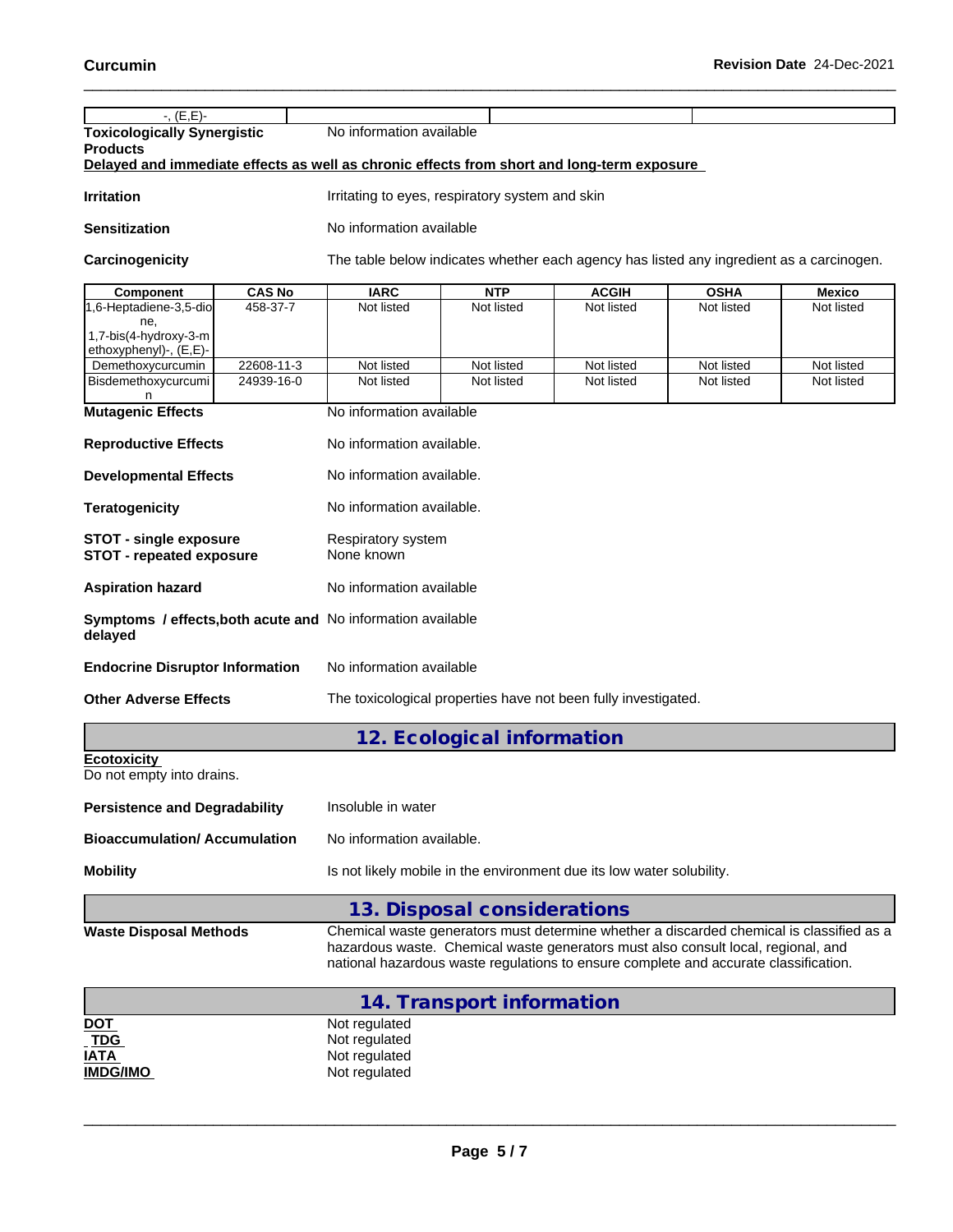## **15. Regulatory information**

### **United States of America Inventory**

| Component                                                                             | <b>CAS No</b> | <b>TSCA</b> | <b>TSCA Inventory notification -</b><br><b>Active-Inactive</b> | <b>TSCA - EPA Regulatory</b><br><b>Flags</b> |
|---------------------------------------------------------------------------------------|---------------|-------------|----------------------------------------------------------------|----------------------------------------------|
| 1,6-Heptadiene-3,5-dione,<br>$1.7$ -bis(4-hydroxy-3-methoxypheny<br>$I$ )-, $(E,E)$ - | 458-37-7      | $\lambda$   | <b>ACTIVE</b>                                                  |                                              |
| Demethoxycurcumin                                                                     | 22608-11-3    |             |                                                                |                                              |
| Bisdemethoxycurcumin                                                                  | 24939-16-0    |             |                                                                |                                              |

### **Legend:**

**TSCA** US EPA (TSCA) - Toxic Substances Control Act, (40 CFR Part 710)

X - Listed

'-' - Not Listed

**TSCA 12(b)** - Notices of Export Not applicable

#### **International Inventories**

Canada (DSL/NDSL), Europe (EINECS/ELINCS/NLP), Philippines (PICCS), Japan (ENCS), Japan (ISHL), Australia (AICS), China (IECSC), Korea (KECL).

| Component                            | <b>CAS No</b> | <b>DSL</b> | <b>NDSL</b> | <b>EINECS</b> | <b>PICCS</b> | <b>ENCS</b> | <b>ISHL</b> | AICS | <b>IECSC</b> | <b>KECL</b> |
|--------------------------------------|---------------|------------|-------------|---------------|--------------|-------------|-------------|------|--------------|-------------|
| 1,6-Heptadiene-3,5-dione,            | 458-37-7      | $\lambda$  |             | 207-280-5     |              |             |             |      |              | KE-03212    |
| $1,7-bis(4-hydroxy-3-methoxyphenyl)$ |               |            |             |               |              |             |             |      |              |             |
| I)-, (E,E)-                          |               |            |             |               |              |             |             |      |              |             |
| Demethoxycurcumin                    | 22608-11-3    |            |             | $\sim$        |              |             |             |      |              |             |
| Bisdemethoxycurcumin                 | 24939-16-0    |            |             |               |              |             |             |      |              |             |

**KECL** - NIER number or KE number (http://ncis.nier.go.kr/en/main.do)

### **U.S. Federal Regulations**

| <b>SARA 313</b>                                                                                                                            | Not applicable                                              |
|--------------------------------------------------------------------------------------------------------------------------------------------|-------------------------------------------------------------|
| <b>SARA 311/312 Hazard Categories</b>                                                                                                      | See section 2 for more information                          |
| <b>CWA (Clean Water Act)</b>                                                                                                               | Not applicable                                              |
| <b>Clean Air Act</b>                                                                                                                       | Not applicable                                              |
| <b>OSHA</b> - Occupational Safety and<br><b>Health Administration</b>                                                                      | Not applicable                                              |
|                                                                                                                                            |                                                             |
| <b>CERCLA</b>                                                                                                                              | Not applicable                                              |
| <b>California Proposition 65</b>                                                                                                           | This product does not contain any Proposition 65 chemicals. |
| U.S. State Right-to-Know<br><b>Regulations</b>                                                                                             | Not applicable                                              |
| <b>U.S. Department of Transportation</b><br>Reportable Quantity (RQ):<br><b>DOT Marine Pollutant</b><br><b>DOT Severe Marine Pollutant</b> | N<br>N<br>N                                                 |